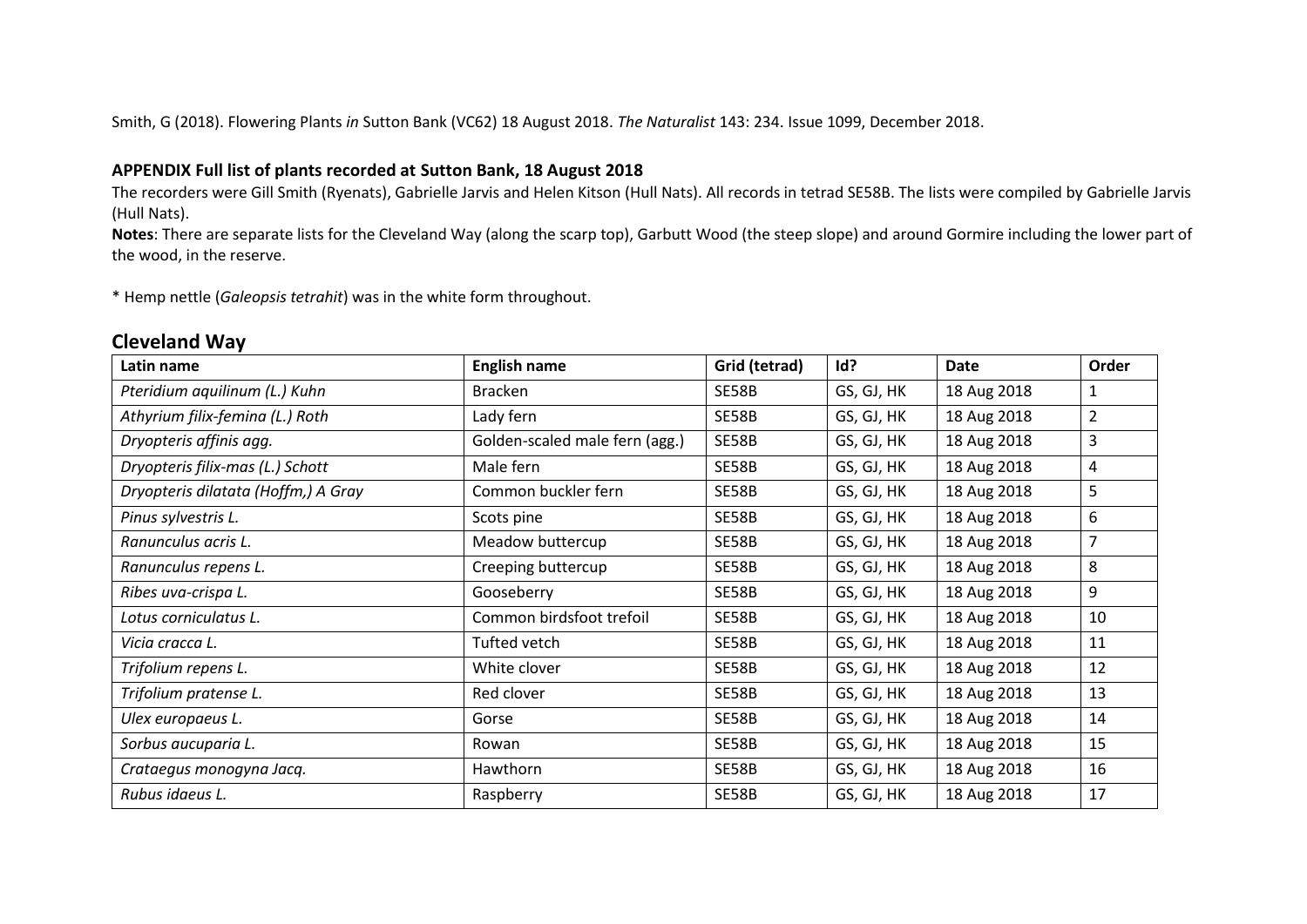| Rubus fruticosus agg.              | <b>Bramble</b>          | SE58B        | GS, GJ, HK | 18 Aug 2018 | 18 |
|------------------------------------|-------------------------|--------------|------------|-------------|----|
| Geum urbanum L.                    | Wood avens              | <b>SE58B</b> | GS, GJ, HK | 18 Aug 2018 | 19 |
| Rosa canina agg. L.                | Dog rose                | <b>SE58B</b> | GS, GJ, HK | 18 Aug 2018 | 20 |
| Urtica dioica L.                   | Nettle                  | <b>SE58B</b> | GS, GJ, HK | 18 Aug 2018 | 21 |
| Quercus petraea (Matt.) Liebl.     | Sessile oak             | <b>SE58B</b> | GS, GJ, HK | 18 Aug 2018 | 22 |
| Quercus robur L.                   | Pedunculate oak         | <b>SE58B</b> | GS, GJ, HK | 18 Aug 2018 | 23 |
| Quercus × rosacea Bechst.          | Hybrid oak              | <b>SE58B</b> | GS, GJ, HK | 18 Aug 2018 | 24 |
| Betula pendula Roth                | Silver birch            | <b>SE58B</b> | GS, GJ, HK | 18 Aug 2018 | 25 |
| Corylus avellana L.                | Hazel                   | SE58B        | GS, GJ, HK | 18 Aug 2018 | 26 |
| Oxalis acetosella L.               | Wood sorrel             | <b>SE58B</b> | GS, GJ, HK | 18 Aug 2018 | 27 |
| Salix caprea L.                    | Goat willow             | <b>SE58B</b> | GS, GJ, HK | 18 Aug 2018 | 28 |
| Salix cinerea L.                   | Grey willow             | <b>SE58B</b> | GS, GJ, HK | 18 Aug 2018 | 29 |
| Geranium robertianum L.            | <b>Herb Robert</b>      | SE58B        | GS, GJ, HK | 18 Aug 2018 | 30 |
| Epilobium montanum L.              | Broad-leaved willowherb | <b>SE58B</b> | GS, GJ, HK | 18 Aug 2018 | 31 |
| Chamerion angustifolium (L.) Holub | Rosebay Willowherb      | <b>SE58B</b> | GS, GJ, HK | 18 Aug 2018 | 32 |
| Circaea lutetiana L.               | Enchanter's nightshade  | <b>SE58B</b> | GS, GJ, HK | 18 Aug 2018 | 33 |
| Acer pseudoplatanus L.             | Sycamore                | <b>SE58B</b> | GS, GJ, HK | 18 Aug 2018 | 34 |
| Rumex acetosa L.                   | Common sorrel           | SE58B        | GS, GJ, HK | 18 Aug 2018 | 35 |
| Rumex sanguineus L.                | Wood dock               | SE58B        | GS, GJ, HK | 18 Aug 2018 | 36 |
| Cerastium fontanum Baumq.          | Common mouse-ear        | <b>SE58B</b> | GS, GJ, HK | 18 Aug 2018 | 37 |
| Calluna vulgaris (L.) Hull         | Ling                    | SE58B        | GS, GJ, HK | 18 Aug 2018 | 38 |
| Vaccinium myrtillus L.             | Bilberry                | SE58B        | GS, GJ, HK | 18 Aug 2018 | 39 |
| Galium saxatile L.                 | Heath bedstraw          | <b>SE58B</b> | GS, GJ, HK | 18 Aug 2018 | 40 |
| Galium aparine L.                  | Cleavers                | <b>SE58B</b> | GS, GJ, HK | 18 Aug 2018 | 41 |
| Cruciata laevipes Opiz             | Crosswort               | <b>SE58B</b> | GS, GJ, HK | 18 Aug 2018 | 42 |
| Fraxinus excelsior L.              | Ash                     | SE58B        | GS, GJ, HK | 18 Aug 2018 | 43 |
| Veronica montana L.                | Wood speedwell          | SE58B        | GS, GJ, HK | 18 Aug 2018 | 44 |
| Plantago major L.                  | Greater plantain        | <b>SE58B</b> | GS, GJ, HK | 18 Aug 2018 | 45 |
| Plantago lanceolata L.             | Ribwort plantain        | <b>SE58B</b> | GS, GJ, HK | 18 Aug 2018 | 46 |
| Galeopsis tetrahit L.              | Common hemp nettle      | SE58B        | GS, GJ, HK | 18 Aug 2018 | 47 |
| Teucrium scorodonia L.             | Wood sage               | <b>SE58B</b> | GS, GJ, HK | 18 Aug 2018 | 48 |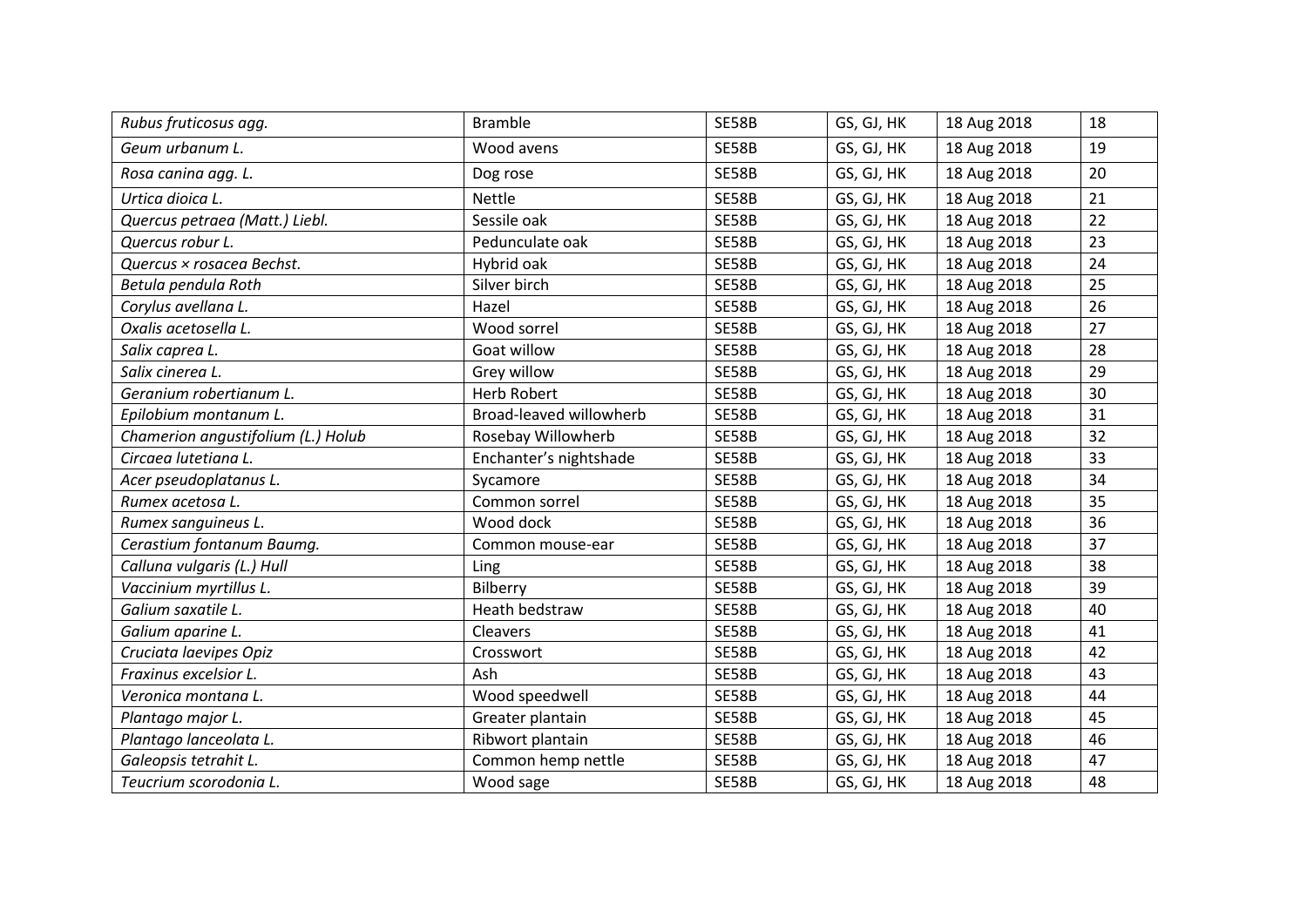| Prunella vulgaris L.                      | Self heal             | <b>SE58B</b> | GS, GJ, HK | 18 Aug 2018 | 49 |
|-------------------------------------------|-----------------------|--------------|------------|-------------|----|
| Euphrasia officinalis agg.(Pers.) Wallr.  | Eyebright             | <b>SE58B</b> | GS, GJ, HK | 18 Aug 2018 | 50 |
| Campanula rotundifolia L.                 | Harebell              | SE58B        | GS, GJ, HK | 18 Aug 2018 | 51 |
| Arctium minus (Hill) Bernh.               | Lesser Burdock        | <b>SE58B</b> | GS, GJ, HK | 18 Aug 2018 | 52 |
| Cirsium vulgare (Savi) Ten.               | Spear thistle         | <b>SE58B</b> | GS, GJ, HK | 18 Aug 2018 | 53 |
| Cirsium palustre (L.) Scop                | Marsh thistle         | SE58B        | GS, GJ, HK | 18 Aug 2018 | 54 |
| Cirsium arvense (L.) Scop                 | Creeping thistle      | SE58B        | GS, GJ, HK | 18 Aug 2018 | 55 |
| Centaurea nigra L.                        | Common knapweed       | <b>SE58B</b> | GS, GJ, HK | 18 Aug 2018 | 56 |
| Lapsana communis L.                       | Nipplewort            | SE58B        | GS, GJ, HK | 18 Aug 2018 | 57 |
| Hypochaeris radicata L.                   | Catsear               | SE58B        | GS, GJ, HK | 18 Aug 2018 | 58 |
| Scorzoneroides autumnalis (L.) Moench     | Autumn hawkbit        | <b>SE58B</b> | GS, GJ, HK | 18 Aug 2018 | 59 |
| Leontodon hispdus L.                      | Rough hawkbit         | SE58B        | GS, GJ, HK | 18 Aug 2018 | 60 |
| Sonchus arvensis L.                       | Perennial sowthistle  | SE58B        | GS, GJ, HK | 18 Aug 2018 | 61 |
| Sonchus oleraceus L.                      | Smooth sowthistle     | <b>SE58B</b> | GS, GJ, HK | 18 Aug 2018 | 62 |
| Sonchus asper L.                          | Prickly sowthistle    | SE58B        | GS, GJ, HK | 18 Aug 2018 | 63 |
| Mycelis muralis (L.) Dumort.              | Wall lettuce          | SE58B        | GS, GJ, HK | 18 Aug 2018 | 64 |
| Taraxacum agg.                            | Dandelion             | <b>SE58B</b> | GS, GJ, HK | 18 Aug 2018 | 65 |
| Achillea millefolium L.                   | Yarrow                | SE58B        | GS, GJ, HK | 18 Aug 2018 | 66 |
| Senecio jacobea L.                        | Common ragwort        | SE58B        | GS, GJ, HK | 18 Aug 2018 | 67 |
| Sambucus nigra L.                         | Elder                 | <b>SE58B</b> | GS, GJ, HK | 18 Aug 2018 | 68 |
| Hedera helix L.                           | Ivy                   | SE58B        | GS, GJ, HK | 18 Aug 2018 | 69 |
| Anthriscus sylvestris (L.) Hoffm.         | Cow parsley           | SE58B        | GS, GJ, HK | 18 Aug 2018 | 70 |
| Angelica sylvestris L.                    | Wild Angelica         | <b>SE58B</b> | GS, GJ, HK | 18 Aug 2018 | 71 |
| Heracleum sphondylium L.                  | Hogweed               | <b>SE58B</b> | GS, GJ, HK | 18 Aug 2018 | 72 |
| Torilis japonica (Houtt.) DC              | Upright hedge parsley | SE58B        | GS, GJ, HK | 18 Aug 2018 | 73 |
| Dactylorhiza fuchsii (Druce) Soó          | Common spotted orchid | <b>SE58B</b> | GS, GJ, HK | 18 Aug 2018 | 74 |
| Hyacinthoides non-scripta (L.) Chouard ex | Bluebell              | <b>SE58B</b> | GS, GJ, HK | 18 Aug 2018 | 75 |
| Rothm                                     |                       |              |            |             |    |
| Juncus effusus L.                         | Soft rush             | <b>SE58B</b> | GS, GJ, HK | 18 Aug 2018 | 76 |
| Carex nigra (L.) Reichard                 | Common sedge          | <b>SE58B</b> | GS, GJ, HK | 18 Aug 2018 | 77 |
| Lolium perenne L.                         | Perennial rye grass   | SE58B        | GS, GJ, HK | 18 Aug 2018 | 78 |
| Festuca rubra L.                          | Red fescue            | SE58B        | GS, GJ, HK | 18 Aug 2018 | 79 |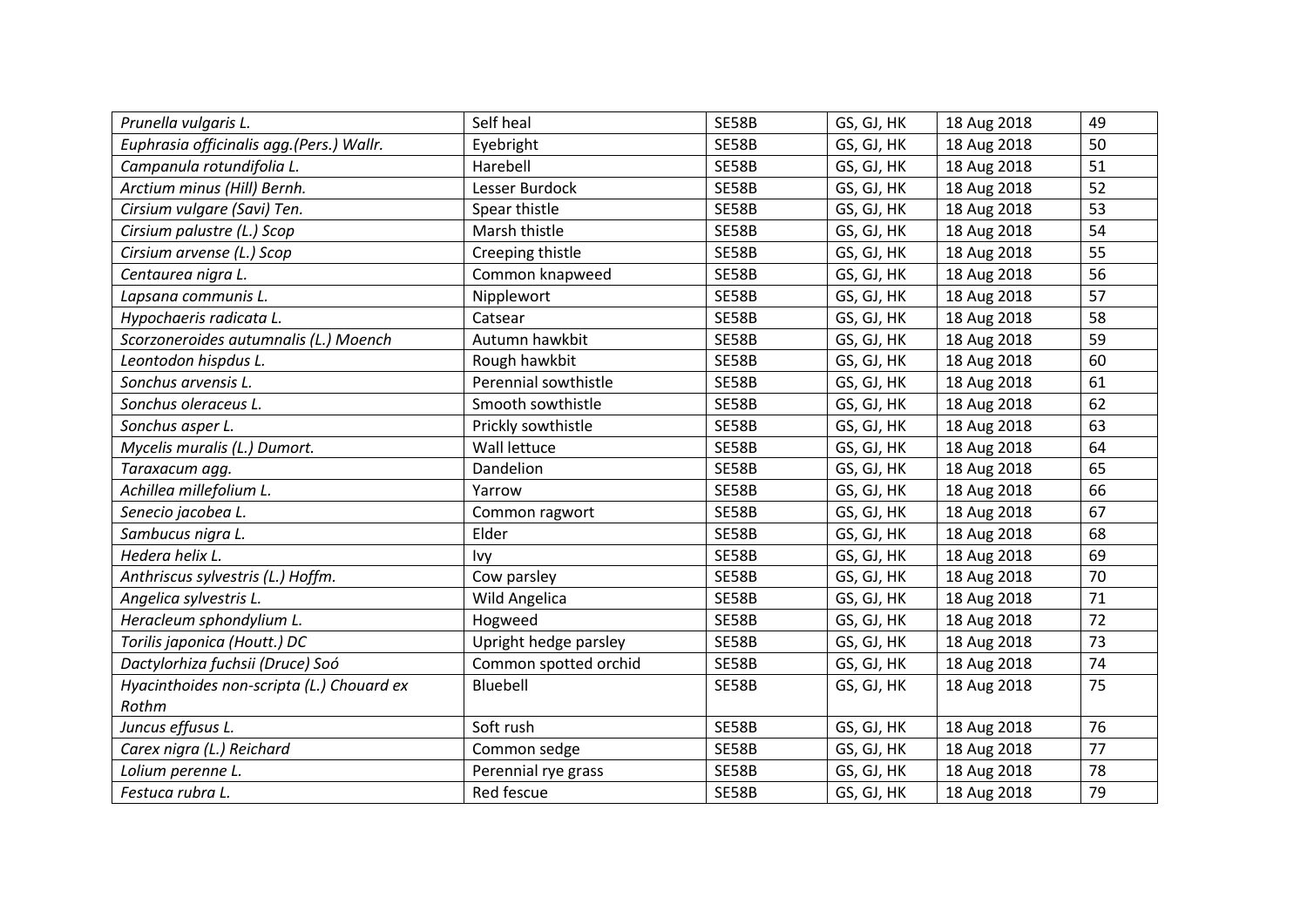| Poa trivialis L.                             | Rough meadow grass | SE58B | GS, GJ, HK | 18 Aug 2018 | 80 |
|----------------------------------------------|--------------------|-------|------------|-------------|----|
| Dactylis glomerata L.                        | Cocksfoot          | SE58B | GS, GJ, HK | 18 Aug 2018 | 81 |
| Arrhenatherum elatius (L.) ex P.Beauv. ex J. | False oat          | SE58B | GS, GJ, HK | 18 Aug 2018 | 82 |
| Presl & C. Presl                             |                    |       |            |             |    |
| Deschampsia caespitosa (L.) ex P. Beauv.     | Tufted hair grass  | SE58B | GS, GJ, HK | 18 Aug 2018 | 83 |
| Deschampsia flexuosa (L.) Trin.              | Wavy hair grass    | SE58B | GS, GJ, HK | 18 Aug 2018 | 84 |
| Holcus lanatus L.                            | Yorkshire fog      | SE58B | GS, GJ, HK | 18 Aug 2018 | 85 |
| Anthoxanthum odoratum L.                     | Sweet vernal grass | SE58B | GS, GJ, HK | 18 Aug 2018 | 86 |
| Agrostis capillaris L.                       | Common bent        | SE58B | GS, GJ, HK | 18 Aug 2018 | 87 |
| Phleum pratense L.                           | Timothy            | SE58B | GS, GJ, HK | 18 Aug 2018 | 88 |
| Bromus hordeaceus L.                         | Soft brome         | SE58B | GS, GJ, HK | 18 Aug 2018 | 89 |
| Brachypodium sylvaticum (Huds.) P.Beauv.     | False brome        | SE58B | GS, GJ, HK | 18 Aug 2018 | 90 |

## **Garbutt Wood**

| Latin name                          | <b>English name</b>            | Grid (tetrad) | Id?        | <b>Date</b> | Order          |
|-------------------------------------|--------------------------------|---------------|------------|-------------|----------------|
| Pteridium aquilinum (L.) Kuhn       | <b>Bracken</b>                 | SE58B         | GS, GJ, HK | 18 Aug 2018 | 1              |
| Dryopteris filix-mas (L.) Schott    | Male fern                      | SE58B         | GS, GJ, HK | 18 Aug 2018 | $\overline{2}$ |
| Dryopteris affinis agg.             | Golden-scaled male fern (agg.) | SE58B         | GS, GJ, HK | 18 Aug 2018 | 3              |
| Dryopteris dilatata (Hoffm,) A Gray | Common buckler fern            | SE58B         | GS, GJ, HK | 18 Aug 2018 | 4              |
| Ribes uva-crispa L.                 | Gooseberry                     | SE58B         | GS, GJ, HK | 18 Aug 2018 | 5              |
| Malus sylvestris (L.) Mill          | Crab apple                     | SE58B         | GS, GJ, HK | 18 Aug 2018 | 6              |
| Sorbus aucuparia L.                 | Rowan                          | SE58B         | GS, GJ, HK | 18 Aug 2018 | 7              |
| Crataegus monogyna Jacq.            | <b>Hawthorn</b>                | SE58B         | GS, GJ, HK | 18 Aug 2018 | 8              |
| Rubus idaeus L.                     | Raspberry                      | SE58B         | GS, GJ, HK | 18 Aug 2018 | 9              |
| Rubus fruticosus agg.               | <b>Bramble</b>                 | SE58B         | GS, GJ, HK | 18 Aug 2018 | 10             |
| Potentilla sterilis (L.) Garcke     | Barren strawberry              | SE58B         | GS, GJ, HK | 18 Aug 2018 | 11             |
| Fragaria vesca L.                   | Wild strawberry                | SE58B         | GS, GJ, HK | 18 Aug 2018 | 12             |
| Geum urbanum L.                     | Wood avens                     | SE58B         | GS, GJ, HK | 18 Aug 2018 | 13             |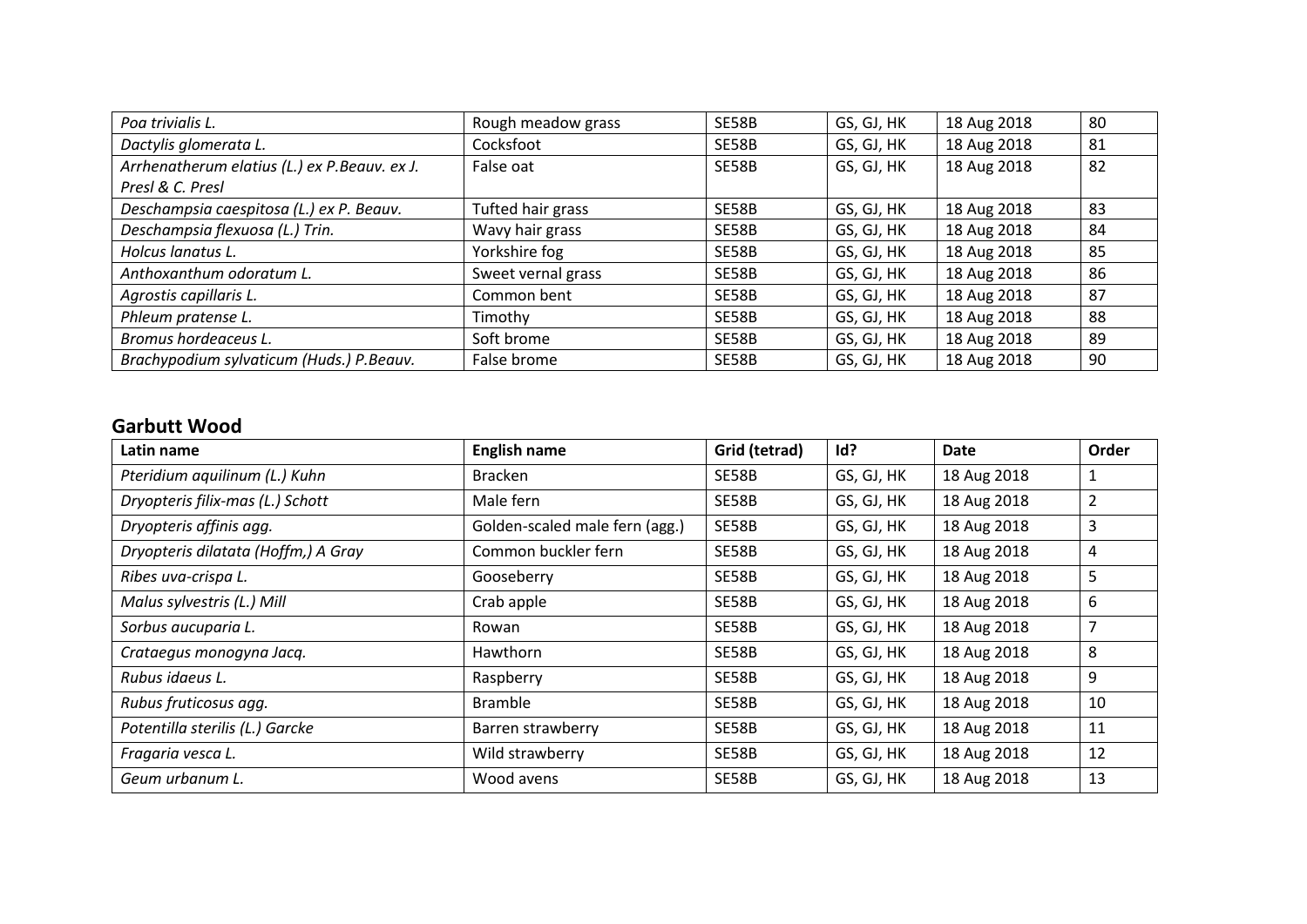| Agrimonia eupatoria L.             | Common agrimony          | SE58B        | GS, GJ, HK | 18 Aug 2018 | 14 |
|------------------------------------|--------------------------|--------------|------------|-------------|----|
| Rosa canina agg. L.                | Dog rose                 | SE58B        | GS, GJ, HK | 18 Aug 2018 | 15 |
| Quercus petraea (Matt.) Liebl.     | Sessile oak              | SE58B        | GS, GJ, HK | 18 Aug 2018 | 16 |
| Quercus robur L.                   | Pedunculate oak          | SE58B        | GS, GJ, HK | 18 Aug 2018 | 17 |
| Quercus × rosacea Bechst.          | Hybrid oak               | SE58B        | GS, GJ, HK | 18 Aug 2018 | 18 |
| Betula pendula Roth                | Silver birch             | SE58B        | GS, GJ, HK | 18 Aug 2018 | 19 |
| Corylus avellana L.                | Hazel                    | <b>SE58B</b> | GS, GJ, HK | 18 Aug 2018 | 20 |
| Oxalis acetosella L.               | Wood sorrel              | <b>SE58B</b> | GS, GJ, HK | 18 Aug 2018 | 21 |
| Mercurialis perennis L.            | Dog's mercury            | SE58B        | GS, GJ, HK | 18 Aug 2018 | 22 |
| Salix caprea L.                    | Goat willow              | SE58B        | GS, GJ, HK | 18 Aug 2018 | 23 |
| Viola sp.                          | Dog violet sp.           | SE58B        | GS, GJ, HK | 18 Aug 2018 | 24 |
| Hypericum hirsutum L.              | Hairy St Johnswort       | SE58B        | GS, GJ, HK | 18 Aug 2018 | 25 |
| Geranium sanguineum L.             | <b>Bloody cranesbill</b> | SE58B        | GS, GJ, HK | 18 Aug 2018 | 26 |
| Geranium robertianum L.            | <b>Herb Robert</b>       | SE58B        | GS, GJ, HK | 18 Aug 2018 | 27 |
| Chamerion angustifolium (L.) Holub | Rosebay Willowherb       | SE58B        | GS, GJ, HK | 18 Aug 2018 | 28 |
| Circaea lutetiana L.               | Enchanter's nightshade   | <b>SE58B</b> | GS, GJ, HK | 18 Aug 2018 | 29 |
| Acer campestre L.                  | Field maple              | SE58B        | GS, GJ, HK | 18 Aug 2018 | 30 |
| Acer pseudoplatanus L.             | Sycamore                 | SE58B        | GS, GJ, HK | 18 Aug 2018 | 31 |
| Stellaria media (L.) Vill          | Common Chickweed         | SE58B        | GS, GJ, HK | 18 Aug 2018 | 32 |
| Stellaria holostea L.              | Greater stitchwort       | SE58B        | GS, GJ, HK | 18 Aug 2018 | 33 |
| Cerastium fontanum Baumg.          | Common mouse-ear         | SE58B        | GS, GJ, HK | 18 Aug 2018 | 34 |
| Silene dioica (L.) Clairv.         | Red campion              | SE58B        | GS, GJ, HK | 18 Aug 2018 | 35 |
| Lysimachia nemorum L.              | Yellow pimpernel         | SE58B        | GS, GJ, HK | 18 Aug 2018 | 36 |
| Fraxinus excelsior L.              | Ash                      | SE58B        | GS, GJ, HK | 18 Aug 2018 | 37 |
| Digitalis purpurea L.              | Foxglove                 | <b>SE58B</b> | GS, GJ, HK | 18 Aug 2018 | 38 |
| Stachys sylvatica L.               | Hedge woundwort          | SE58B        | GS, GJ, HK | 18 Aug 2018 | 39 |
| Galeopsis tetrahit L.              | Common hemp nettle       | <b>SE58B</b> | GS, GJ, HK | 18 Aug 2018 | 40 |
| Teucrium scorodonia L.             | Wood sage                | SE58B        | GS, GJ, HK | 18 Aug 2018 | 41 |
| Glechoma hederacea L.              | Ground ivy               | SE58B        | GS, GJ, HK | 18 Aug 2018 | 42 |
| Prunella vulgaris L.               | Self heal                | SE58B        | GS, GJ, HK | 18 Aug 2018 | 43 |
| Ilex aquifolium L.                 | Holly                    | SE58B        | GS, GJ, HK | 18 Aug 2018 | 44 |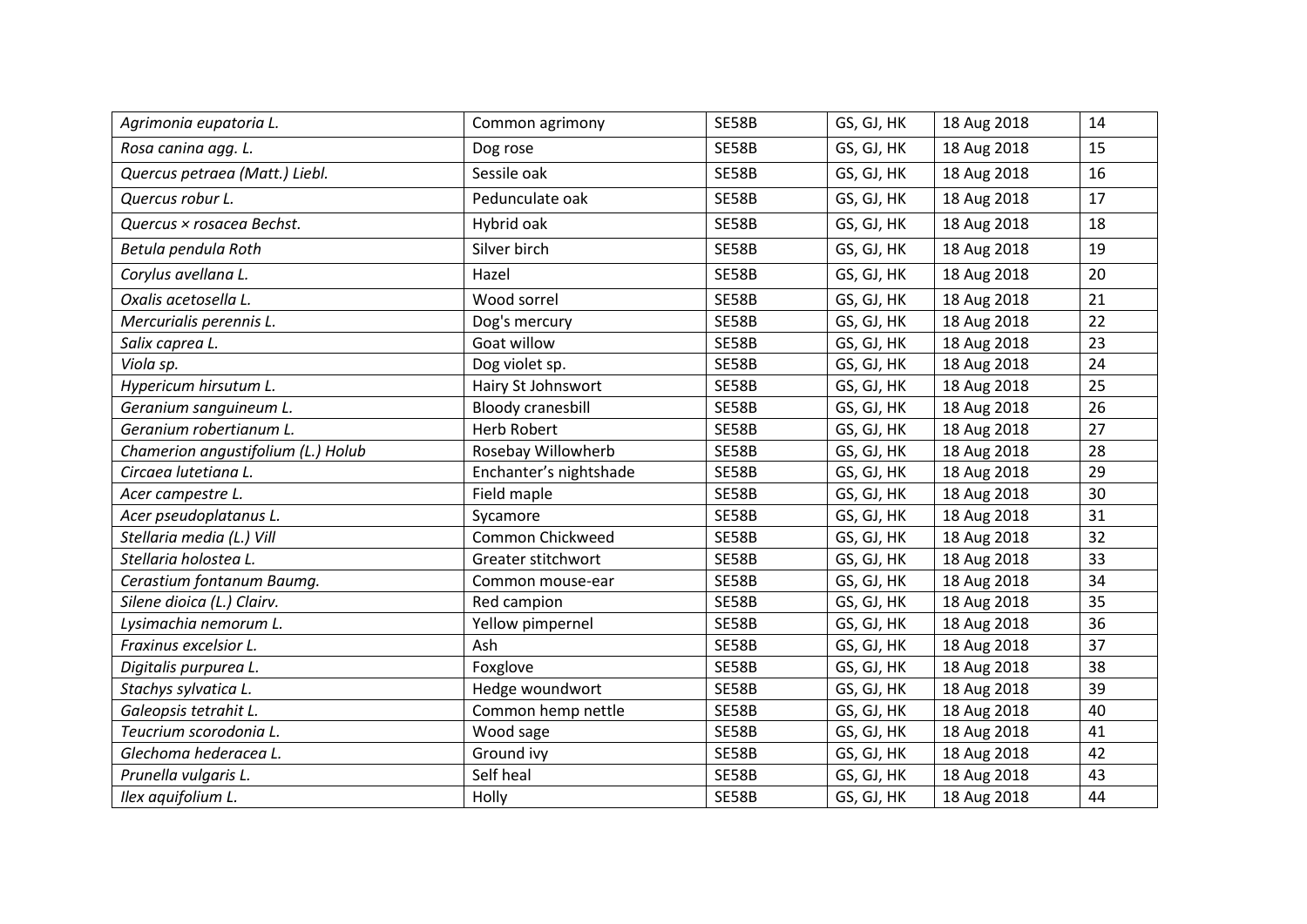| Lapsana communis L.                       | Nipplewort            | SE58B        | GS, GJ, HK | 18 Aug 2018 | 45 |
|-------------------------------------------|-----------------------|--------------|------------|-------------|----|
| Senecio jacobea L.                        | Common ragwort        | SE58B        | GS, GJ, HK | 18 Aug 2018 | 46 |
| Lonicera periclymenum L.                  | Honeysuckle           | SE58B        | GS, GJ, HK | 18 Aug 2018 | 47 |
| Hedera helix L.                           | Ivy                   | SE58B        | GS, GJ, HK | 18 Aug 2018 | 48 |
| Torilis japonica (Houtt.) DC              | Upright hedge parsley | SE58B        | GS, GJ, HK | 18 Aug 2018 | 49 |
| Arum maculatum L.                         | Lords and Ladies      | SE58B        | GS, GJ, HK | 18 Aug 2018 | 50 |
| Hyacinthoides non-scripta (L.) Chouard ex | Bluebell              | SE58B        | GS, GJ, HK | 18 Aug 2018 | 51 |
| Rothm                                     |                       |              |            |             |    |
| Juncus effusus L.                         | Soft rush             | <b>SE58B</b> | GS, GJ, HK | 18 Aug 2018 | 52 |
| Luzula pilosai (L.) Willd.                | Hairy woodrush        | SE58B        | GS, GJ, HK | 18 Aug 2018 | 53 |
| Carex sylvatica Huds.                     | Wood sedge            | SE58B        | GS, GJ, HK | 18 Aug 2018 | 54 |
| Poa annua L.                              | Annual meadow grass   | <b>SE58B</b> | GS, GJ, HK | 18 Aug 2018 | 55 |
| Poa nemoralis L.                          | Wood meadow grass     | SE58B        | GS, GJ, HK | 18 Aug 2018 | 56 |
| Deschampsia flexuosa (L.) Trin.           | Wavy hair grass       | SE58B        | GS, GJ, HK | 18 Aug 2018 | 57 |
| Holcus mollis L.                          | Creeping soft grass   | SE58B        | GS, GJ, HK | 18 Aug 2018 | 58 |
| Anthoxanthum odoratum L.                  | Sweet vernal grass    | SE58B        | GS, GJ, HK | 18 Aug 2018 | 59 |
| Agrostis capillaris L.                    | Common bent           | SE58B        | GS, GJ, HK | 18 Aug 2018 | 60 |
| Agrostis stolonifera L.                   | Creeping bent         | SE58B        | GS, GJ, HK | 18 Aug 2018 | 61 |
| Melica uniflora Retz.                     | Wood melick           | SE58B        | GS, GJ, HK | 18 Aug 2018 | 62 |
| Brachypodium sylvaticum (Huds.) P. Beauv. | False brome           | <b>SE58B</b> | GS, GJ, HK | 18 Aug 2018 | 63 |

## **Gormire Lakeside**

| Latin name                 | <b>English name</b> | Grid (tetrad) | Id?        | Date        | Order |
|----------------------------|---------------------|---------------|------------|-------------|-------|
| Equisetum fluviatile L.    | Water horsetail     | SE58B         | GS, GJ, HK | 18 Aug 2018 |       |
| Ranunculus flammula L.     | Lesser spearwort    | SE58B         | GS, GJ, HK | 18 Aug 2018 |       |
| Prunus spinosa L.          | <b>Blackthorn</b>   | SE58B         | GS, GJ, HK | 18 Aug 2018 |       |
| Malus sylvestris (L.) Mill | Crab apple          | SE58B         | GS, GJ, HK | 18 Aug 2018 | 4     |
| Potentilla anserina L.     | Silverweed          | SE58B         | GS, GJ, HK | 18 Aug 2018 |       |
| Comarum palustre L.        | Marsh cinquefoil    | SE58B         | GS, GJ, HK | 18 Aug 2018 | b     |